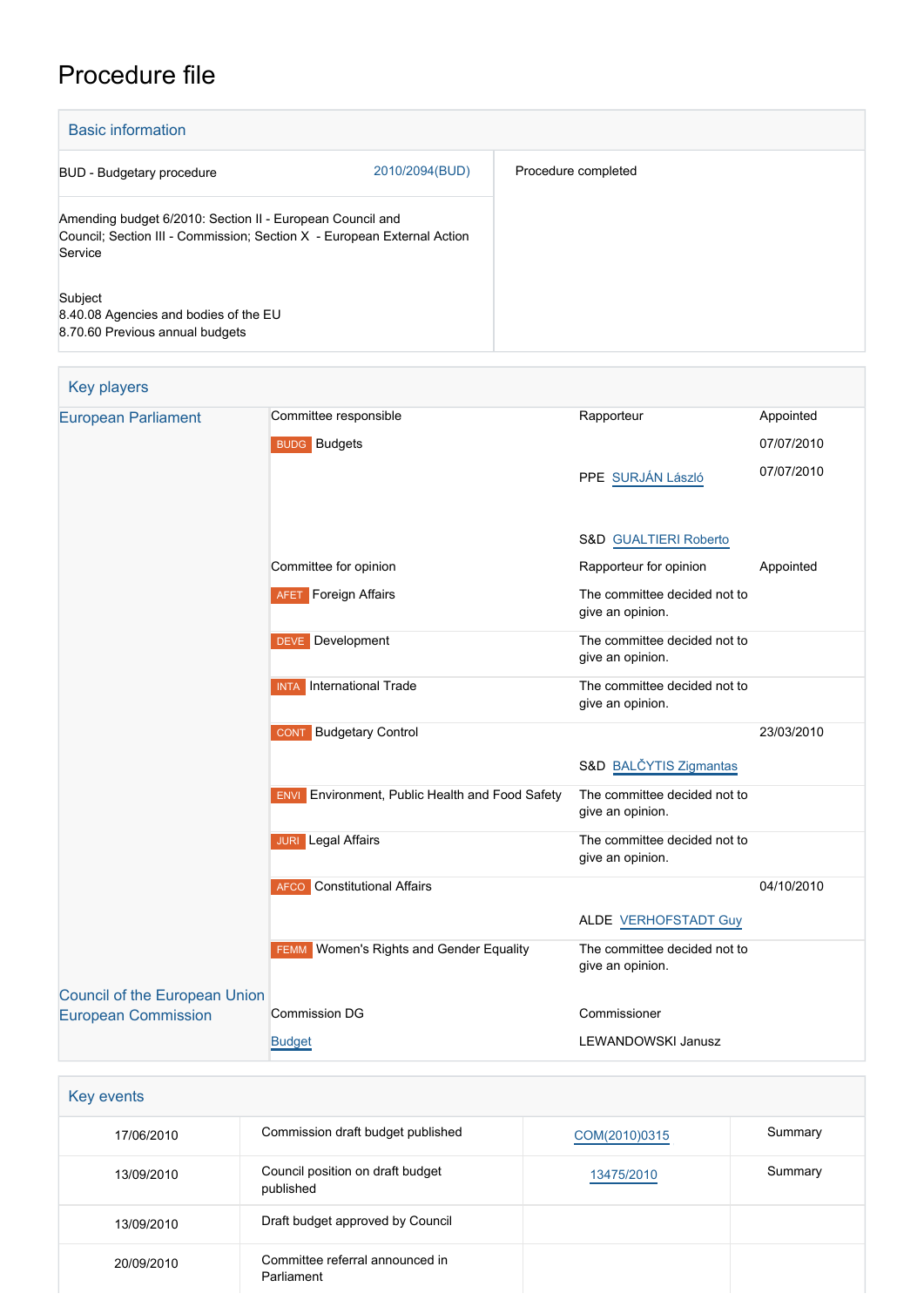| 07/10/2010 | Vote in committee                       |              | Summary |
|------------|-----------------------------------------|--------------|---------|
| 11/10/2010 | Budgetary report tabled for plenary     | A7-0283/2010 |         |
| 19/10/2010 | Debate in Parliament                    | ΥC           |         |
| 20/10/2010 | Results of vote in Parliament           | M            |         |
| 20/10/2010 | Decision by Parliament                  | T7-0370/2010 | Summary |
| 20/10/2010 | End of procedure in Parliament          |              |         |
| 22/01/2011 | Final act published in Official Journal |              |         |

#### Technical information

| Procedure reference        | 2010/2094(BUD)            |
|----------------------------|---------------------------|
| Procedure type             | BUD - Budgetary procedure |
| Procedure subtype          | Budget                    |
| Other legal basis          | Rules of Procedure EP 159 |
| Stage reached in procedure | Procedure completed       |
| Committee dossier          | BUDG/7/03219              |

## Documentation gateway Commission draft budget [COM\(2010\)0315](http://www.europarl.europa.eu/RegData/docs_autres_institutions/commission_europeenne/com/2010/0315/COM_COM(2010)0315_EN.doc) 17/06/2010 EC Summary Council position on draft budget and the council position on draft budget and the council position on draft budget Committee opinion **CONT** CONT **[PE443.139](https://www.europarl.europa.eu/doceo/document/CONT-AD-443139_EN.html)** 27/09/2010 EP Committee draft report **[PE445.962](https://www.europarl.europa.eu/doceo/document/BUDG-PR-445962_EN.html)** 2009/2010 EP Committee opinion **AFCO** AFCO [PE448.962](https://www.europarl.europa.eu/doceo/document/AFCO-AD-448962_EN.html) 04/10/2010 EP Budgetary report tabled for plenary, 1st reading [A7-0283/2010](https://www.europarl.europa.eu/doceo/document/A-7-2010-0283_EN.html) 11/10/2010 EP Budgetary text adopted by Parliament <br> [T7-0370/2010](https://www.europarl.europa.eu/doceo/document/TA-7-2010-0370_EN.html) 20/10/2010 EP Summary

#### Final act

 [Budget 2011/16](https://www.europarl.europa.eu/doceo/document/B-2-16-11B0_EN.html) [OJ L 020 22.01.2011, p. 0001](https://eur-lex.europa.eu/legal-content/EN/TXT/?uri=OJ:L:2011:020:TOC) Summary

#### Amending budget 6/2010: Section II - European Council and Council; Section III - Commission; Section X - European External Action Service

PURPOSE: to present Draft Amending Budget No 6 to the 2010 budget with a view to financing to the European External Action Service (EEAS).

CONTENT: the Treaty of the European Union (TEU) provides that the High Representative of the Union for Foreign Affairs and Security Policy shall be assisted by a European External Action Service. An effective EEAS is critical to allowing the EU to accomplish the strategic objectives set by the Lisbon Treaty and to contribute to strengthening its role on the global stage, giving it more profile, and enabling it to project its interests and values more efficiently. The added value that the EEAS can bring to the complex challenges and threats the EU is facing is its ability to combine the instruments available.

Within this framework the European Commission is presenting this amending budget as a technical proposal, reflecting the requests transmitted by the High Representative and the fact that, within the framework of the [draft Council Decision](http://www.europarl.europa.eu/oeil/FindByProcnum.do?lang=en&procnum=NLE/2010/0816), in the last quarter of 2010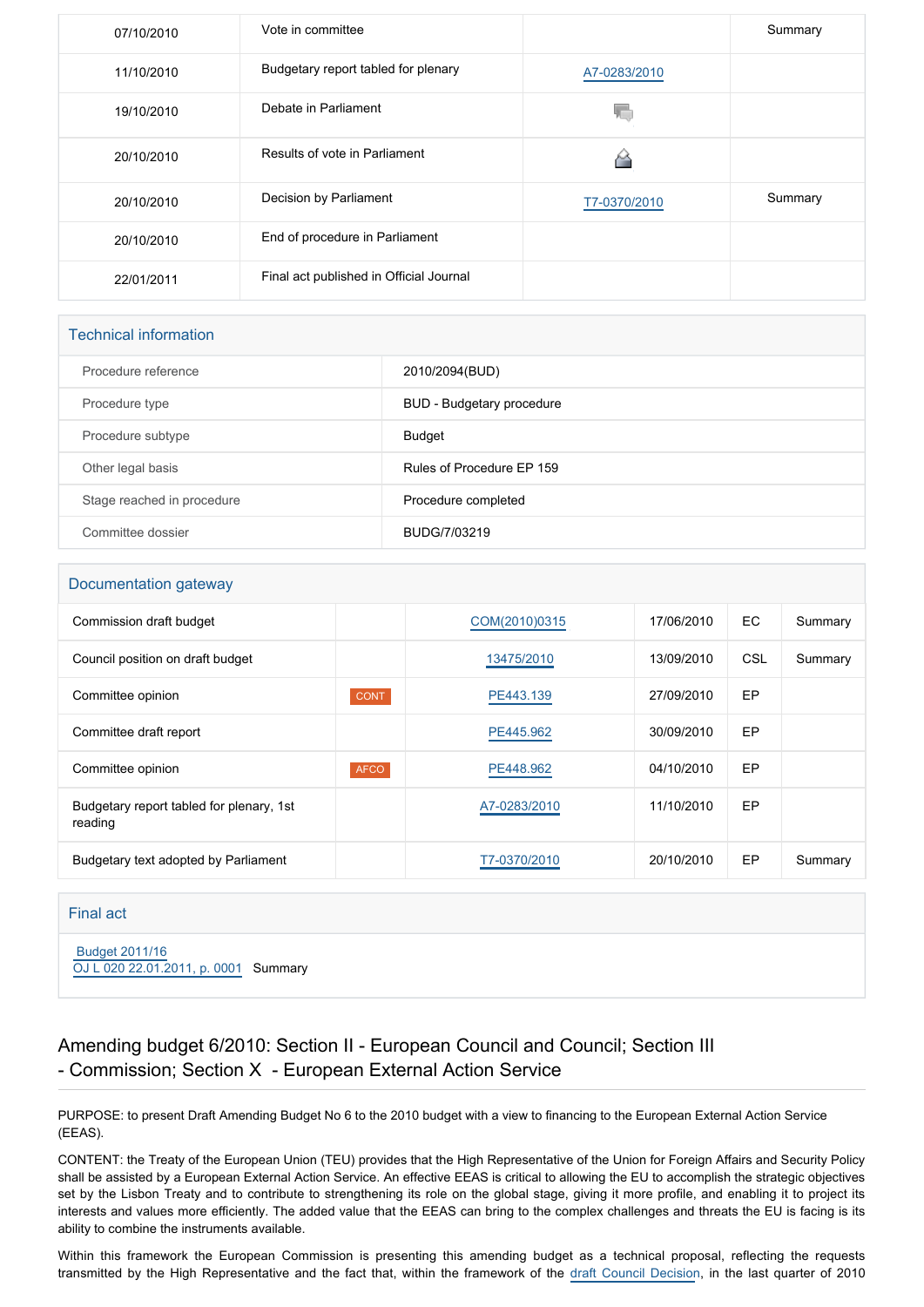diplomats from the EU Member States are to be recruited to the EEAS, under the EU budget (temporary agents).

In view of the establishment of the EEAS, this amending budget proposes in line with the European Commission proposal on the modification of the financial regulation the creation of a new Section X (European External Action Service) and the related amendments to budget Section II (European Council and Council) and Section III (Commission), as indicated in the budgetary annex.

The proposed solution for 2010 consists in an amending budget based on a pragmatic and simplified approach during the transitional period covering the last quarter of the year, and assuming the amending budget will be adopted by October 1 2010. Thus, the proposed amending budget reflects the following:

- the creation of the EEAS' separate budget section and establishment plan in line with the European Commission proposal for modification of the Financial Regulation;
- the posts to be transferred from the Commission and the General Secretariat of the Council will continue to remain, though identified in separate columns, in the establishment plans in corresponding sections of the two donor institutions, to ensure continuity of administrative and contractual obligations till the end of the year. Those EEAS posts will be removed from the establishment plans of the Commission and the General Secretariat of the Council in the 2011 budget (amending letter to be presented later this year);
- a first tranche of new AD posts to cope the immediate additional tasks. This will also contribute to reach in 2013 the commitment to have one third of AD staff coming from the diplomatic service of the Member States;
- all appropriations, including the requested additional appropriations for new EEAS posts, will be included in the corresponding budget items of the Commission and the General Secretariat of the Council, which allows them to provide all payments (salaries, allowances, rents, etc.) and services (IT, maintenance, canteens, etc.) to the future EEAS staff till the end of the year.

In this way, business continuity at headquarters and delegations can be guaranteed during the transitional period till the end of the year.

The High Representative will be able to concentrate on and supervise the EEAS internal organisation, recruitment procedures, and the build up of its full administrative and financial management capacity so that the EEAS can take over full responsibility and related administrative, financial and contractual obligations as from January 1, 2011.

The objective for the financial year 2011 is that the EEAS would have its own full budget for 2011 including all related appropriations. That will require a letter of amendment to the 2011 draft budget in due time for being integrated in the annual budgetary process.

Establishment plan: a new establishment plan is created in Section X for the EEAS. It includes 411 posts transferred to EEAS from Section II (European Council and Council) and 1 114 posts transferred from Section III (Commission). It also includes 100 additional new AD posts for the EEAS, of which 80 in delegations.

The additional expenditure is necessary to cover the 100 new posts and additional appropriations for 60 additional local agents in delegations and 10 contract agents at headquarters requested by the High Representative, in order to fulfil the additional tasks conferred by the Treaty. These additional posts will already contribute in 2010 to the Council's decisions to have in 2013 in the EEAS, one third of AD staff coming from the diplomatic services of the EU Member States. The amount considered necessary to this effect is EUR 9 521 362 in commitment and payment appropriations.

## Amending budget 6/2010: Section II - European Council and Council; Section III - Commission; Section X - European External Action Service

On 18 June 2010, the Commission forwarded to the Council draft amending budget (DAB) No 6 to the general budget for 2010.

The objective was to provide the European External Action Service (EEAS) with financial and human resources necessary for its establishment as soon as possible in 2010.

It covered the creation of a new Section X in the budget 2010 with the appropriate budgetary structure and establishment plan. The latter would include posts transferred from other institutions (411 posts transferred from Section II - European Council and Council - and 1114 posts transferred from Section III - Commission), as well as the creation of 100 new AD posts (20 in the EEAS headquarters and 80 in delegations). In addition, DAB No 6/2010 included the recruitment of 60 local agents in delegations and 10 contract agents in headquarters. The net financial impact of DAB No 6/2010, including the related operating expenditure, was EUR 9.52 million which were entered in the Commission's section of the budget.

In its explanatory memorandum the Council agreed on the Commission proposal accompanied by the following Council statement: "The establishment of the EEAS should be guided by the principle of cost-efficiency aiming towards budget neutrality. To this end, transitional arrangements and gradual build-up of capacity will have to be used. Unnecessary duplication of tasks, functions and resources with other structures should be avoided. All opportunities for rationalisation should be used. In order to ensure appropriate presence of staff coming from Member States in the EEAS, in addition to existing posts coming from the Commission and the GSC [General Secretariat of the Council], posts could be made available through the transformation of temporary posts in the Commission and the Council Secretariat as well as through filling of posts freed up through retirement and other means. In addition, a limited number of additional posts for Member States temporary agents will be necessary which have to be financed within the framework of the current financial perspectives. The Council calls upon the Commission and the High Representative of the Union for Foreign Affairs and Security Policy, in coming annual budgetary procedures, to present budgetary proposals which are in alignment with this objective".

On 13 September 2010, the Council adopted its position on draft amending budget No 6 of the European Union for the financial year 2010 as set out in the technical annex to the explanatory memorandum (see [Council Doc 13475/10 ADD 1\)](http://register.consilium.europa.eu/pdf/en/10/st13/st13475-ad01.en10.pdf).

Amending budget 6/2010: Section II - European Council and Council; Section III - Commission; Section X - European External Action Service